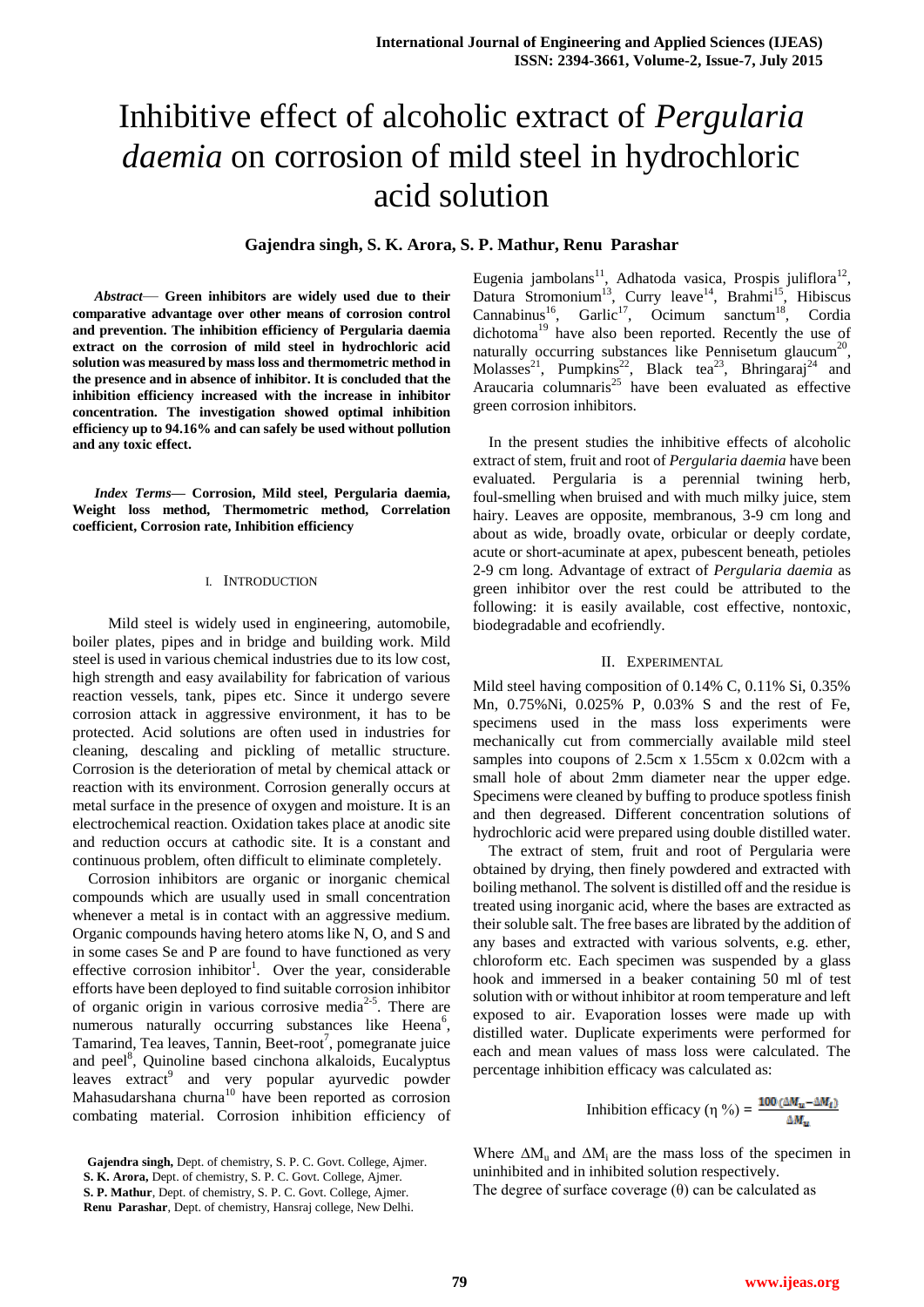Surface coverage  $(θ) = \frac{(\Delta M_u - \Delta M_t)}{\Delta M}$ 

The corrosion rates in mmpy can be obtained by the following equation:

Corrosion rate (mmpy) = 
$$
\frac{Mass loss x 87.6}{Area x Time x Metal density}
$$

Where mass loss is expressed in mg. Area is expressed in  $\text{cm}^2$ . Exposed time is expressed in hours and metal density is expressed in  $gm/cm<sup>3</sup>$ .

Inhibition efficiency was also calculated using thermometric method. This involves the immersion of specimen (dimension 2.5cm x 1.55cm x 0.02cm) in a thermal insulating reaction chamber having 50 ml of test solution at an initial room temperature. Temperature change was observed at regular intervals using a thermometer with a precision of 0.1◦C. Initially the increase in temperature was slow, then rapid, attaining a maximum value and then decreased. The maximum temperature was noted. The inhibition efficacy was calculated as

Inhibition efficacy (
$$
\eta
$$
 %) =  $\frac{100 \, (RN_f - RN_i)}{RN_f}$ 

Where  $RN_f$  and  $RN_i$  are the reaction number in the free solution and in inhibited solution respectively. Reaction number RN  $(K min<sup>-1</sup>)$  is given as:

$$
RN = \frac{T_m - T_i}{t}
$$

Where Tm and Ti are the maximum temperature of solution and initial temperature of solution respectively. t is time required (in minutes) to attain maximum temperature.

## **Coefficient of Correlation**

From mass loss data, coefficient of correlations (r) between the inhibitions additions and percentage inhibition efficacy can be calculated by using the formula-

$$
r = \frac{N \sum dx dy - (\sum dx)(\sum dy)}{\sqrt{N \sum dx^2 - (\sum dx)^2} \sqrt{N \sum dy^2 - (\sum dy)^2}}
$$

Where x is inhibitor concentration and y is inhibition efficiency. N is number of test sample.

III. RESULT AND DISCUSSION

Mass loss and inhibition efficiency for mild steel in various concentration of acid inhibitor are shown in table-1. It is observed that the inhibition efficiency increases with increase in the concentration of inhibitor and also increases with increase in acid strength. The corrosion rate decreases with increase in concentration of inhibitor. All the inhibitor has reduced the corrosion rate to a significant extent. Stem, fruit and root extract of *Pergularia daemia* exhibit maximum inhibition efficiency up to 94.17%, 92.05% and 90.60% respectively in 1.5 N HCl. The result reveals that inhibition efficiency increases with increase in inhibition concentration from 0.2% to 0.8%.

Inhibition efficiency was also determined using the thermometric method. Reaction numbers (RN) and inhibition efficiency in various concentrations of HCl (1N, 2N and 3N) are summarized in table- 2. The maximum inhibition efficiency obtained with the highest concentration (0.8%) of inhibitor and with the highest concentration of HCl (2.0N). The maximum inhibition efficacies observed by thermometric measurement are 89.89%, 86.81% and 85.49% for the stem, fruit and root respectively. The variation in reaction number (RN) with inhibitor concentration is depicted graphically in Fig.-2.

The value of correlation coefficient ( $r = 0.9845$ , 0.9548 and 0.9887) indicate that there is a high degree positive correlation between concentration and inhibition efficiency (η %), which proves that the inhibition efficacy increases with increase in the inhibitor concentration.

**SEM Studies:** Fig-5 shows the surface view of pure mild steel sample, Fig-6 is in 1.5N HCl after the exposure of mild steel sample for about 72 hours, whereas Fig- 7 is in 1.5N HCl with inhibitor  $(0.8\%)$  for the same time. Fig.5 and 7 show almost same view of surface whereas Fig.6 shows immense roughness which depicts that the mild steel surface has been adversely affected in HCl. Corrosion has been almost combated by extract of *Pergularia daemia* which is indicated by almost same view of mild steel surface ( Fig. 5 and 7).

**Table – 1 Mass loss data for mild steel in HCl with alcoholic extracts of plant** *Pergularia daemia* **at**  $299 \pm 0.1$ **K** Area of exposure  $= 7.75$ cm<sup>2</sup>

|                                    |                                           |                                         |                             | $A$ ca of exposure $ \ell$ , $\ell$ scill |                                           |                                         |                             |                                   |
|------------------------------------|-------------------------------------------|-----------------------------------------|-----------------------------|-------------------------------------------|-------------------------------------------|-----------------------------------------|-----------------------------|-----------------------------------|
|                                    | 0.5N HCl<br>$(9 \text{ hrs})$             |                                         |                             |                                           | 1.0N HCl (24 hrs)                         |                                         |                             |                                   |
| Inhibitor<br>Concentration<br>(% ) | <b>Mass</b><br>Loss<br>$(\Delta m)$<br>Mg | Inhibition<br>Efficiency<br>$(\eta\% )$ | Corrosion<br>Rate<br>(mmpy) | Surface<br>Coverage<br>$(\theta)$         | <b>Mass</b><br>Loss<br>$(\Delta m)$<br>mg | Inhibition<br>Efficiency<br>$(\eta\% )$ | Corrosion<br>Rate<br>(mmpy) | Surface<br>Coverage<br>$(\theta)$ |
| <b>Stem extract</b>                |                                           |                                         |                             |                                           |                                           |                                         |                             |                                   |
| <b>Blank</b>                       | 72                                        |                                         | 11.5179                     |                                           | 223                                       |                                         | 13.3775                     |                                   |
| $\cdot$                            | 31                                        | 56.94                                   | 4.9591                      | 0.5694                                    | 92                                        | 58.74                                   | 5.5190                      | 0.5874                            |
| .4                                 | 22                                        | 69.44                                   | 3.5194                      | 0.6944                                    | 79                                        | 64.57                                   | 4.7391                      | 0.6457                            |
| .6                                 | 10                                        | 86.11                                   | 1.5997                      | 0.8611                                    | 55                                        | 75.34                                   | 3.2994                      | 0.7534                            |
| $\boldsymbol{.8}$                  | 5                                         | 93.06                                   | 0.7999                      | 0.9306                                    | 24                                        | 89.24                                   | 1.4397                      | 0.8924                            |
| <b>Fruit extract</b>               |                                           |                                         |                             |                                           |                                           |                                         |                             |                                   |
| <b>Blank</b>                       | 72                                        |                                         | 11.5179                     |                                           | 223                                       |                                         | 13.3775                     |                                   |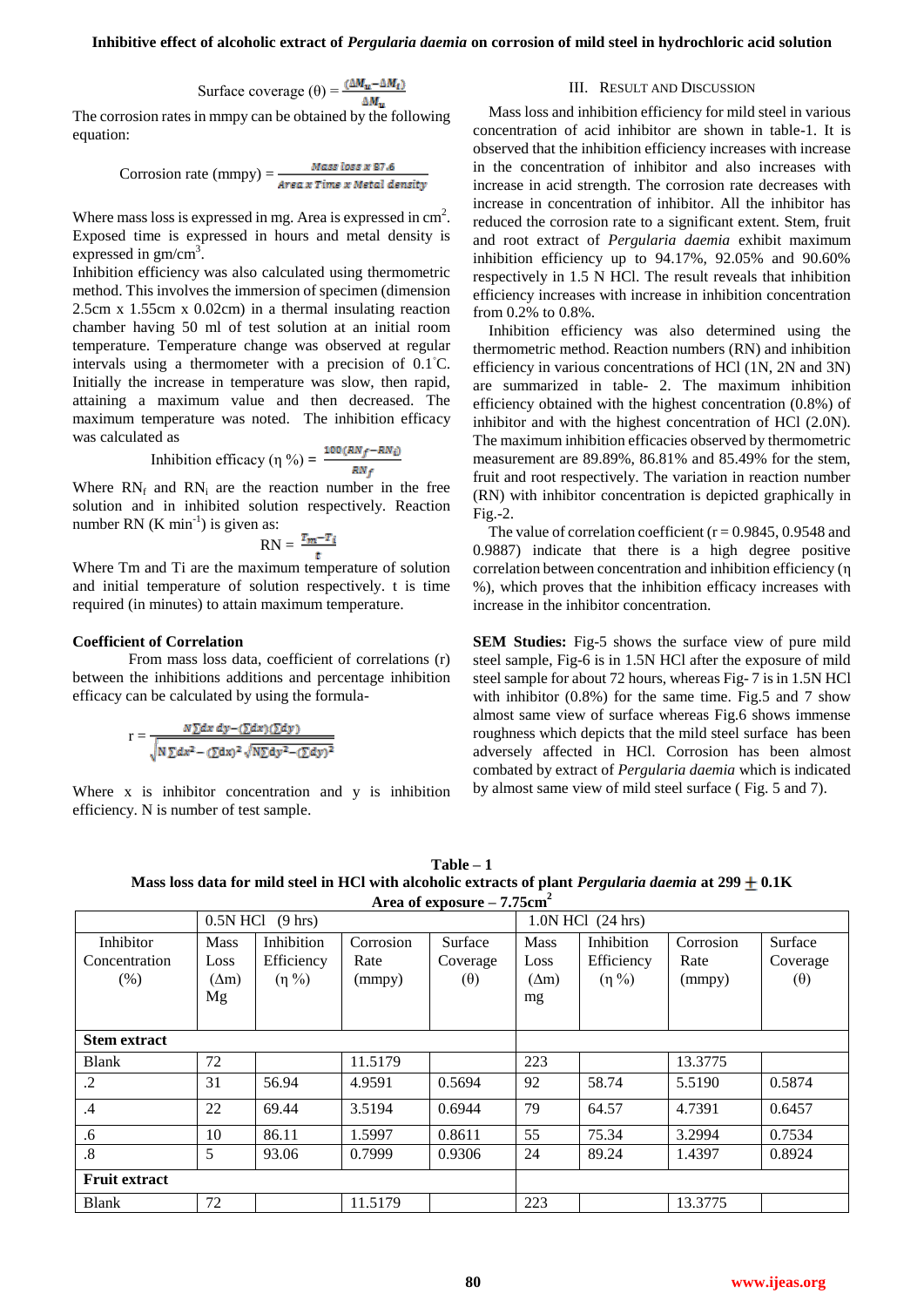## **International Journal of Engineering and Applied Sciences (IJEAS) ISSN: 2394-3661, Volume-2, Issue-7, July 2015**

| $\cdot$ .2           | 48  | 33.33             | 7.6786  | 0.3333 | 101 | 54.71              | 6.0589  | 0.5471 |
|----------------------|-----|-------------------|---------|--------|-----|--------------------|---------|--------|
| $\cdot$ 4            | 35  | 51.38             | 5.5990  | 0.5138 | 87  | 60.99              | 5.2190  | 0.6099 |
| .6                   | 16  | 77.78             | 2.5595  | 0.7778 | 69  | 69.06              | 4.1392  | 0.6906 |
| $\boldsymbol{.8}$    | 9   | 87.50             | 1.4397  | 0.8750 | 21  | 90.58              | 1.2598  | 0.9058 |
| Root extract         |     |                   |         |        |     |                    |         |        |
| <b>Blank</b>         | 72  |                   | 11.5179 |        | 223 |                    | 13.3775 |        |
| $\cdot$              | 51  | 29.17             | 8.1585  | 0.2917 | 112 | 49.28              | 6.7188  | 0.4928 |
| .4                   | 37  | 48.61             | 5.9189  | 0.4861 | 94  | 57.85              | 5.6390  | 0.5785 |
| .6                   | 18  | 75.00             | 2.8795  | 0.7500 | 65  | 70.85              | 3.8993  | 0.7085 |
| $\overline{8}$       | 13  | 81.94             | 2.0796  | 0.8194 | 28  | 87.44              | 1.6797  | 0.8744 |
|                      |     |                   |         |        |     |                    |         |        |
|                      |     | 1.5N HCl (72 hrs) |         |        |     | 2.0 N HCl (72 hrs) |         |        |
| <b>Stem extract</b>  |     |                   |         |        |     |                    |         |        |
| <b>Blank</b>         | 755 |                   | 15.0972 |        | 874 |                    | 17.4768 |        |
| $\cdot$ .2           | 189 | 74.96             | 3.7793  | 0.7496 | 175 | 79.88              | 3.4993  | 0.7988 |
| .4                   | 117 | 84.50             | 2.3396  | 0.8450 | 125 | 85.70              | 2.4995  | 0.8570 |
| .6                   | 99  | 86.89             | 1.9796  | 0.8689 | 112 | 87.19              | 2.2396  | 0.8719 |
| $\overline{.8}$      | 44  | 94.17             | .8798   | 0.9417 | 83  | 90.50              | 1.6597  | 0.9050 |
| <b>Fruit extract</b> |     |                   |         |        |     |                    |         |        |
| <b>Blank</b>         | 755 |                   | 15.0972 |        | 874 |                    | 17.4768 |        |
| $\cdot$              | 197 | 73.91             | 3.9393  | 0.7391 | 197 | 77.46              | 3.9393  | 0.7746 |
| $\mathcal{A}$        | 134 | 82.25             | 2.6795  | 0.8225 | 154 | 82.38              | 3.0794  | 0.8238 |
| .6                   | 112 | 85.17             | 2.2396  | 0.8517 | 131 | 85.01              | 2.6195  | 0.8501 |
| $\boldsymbol{.8}$    | 60  | 92.05             | 1.1998  | 0.9205 | 96  | 89.02              | 1.9196  | 0.8902 |
| Root extract         |     |                   |         |        |     |                    |         |        |
| <b>Blank</b>         | 755 |                   | 15.0972 |        | 874 |                    | 17.4768 |        |
| $\overline{.2}$      | 210 | 72.19             | 4.1992  | 0.7219 | 223 | 74.49              | 4.4592  | 0.7449 |
| .4                   | 164 | 78.28             | 3.2794  | 0.7828 | 189 | 78.38              | 3.7793  | 0.7838 |
| .6                   | 129 | 82.91             | 2.5795  | 0.8291 | 170 | 79.41              | 3.3994  | 0.7941 |
| $\cdot^8$            | 71  | 90.60             | 1.4197  | 0.9060 | 128 | 85.55              | 2.5595  | 0.8555 |

**Table- 2**

**Reaction Number (RN) and Inhibition efficacy (η %) for mild steel in HCl at 299** $\pm$ **0.1 K with alcoholic extracts of plant** *Pergularia daemia***. [Area of exposure-7.75 cm<sup>2</sup>]** *Pergularia daemia***. [Area of exposure- 7.75 cm<sup>2</sup> ]**

| <u>a</u> organism automati<br>$\mu$ and $\mu$ capobing $\mu$ , $\sigma$ cm |        |             |        |                          |        |             |  |  |  |
|----------------------------------------------------------------------------|--------|-------------|--------|--------------------------|--------|-------------|--|--|--|
| <b>Inhibitor concentration</b>                                             | 3N HCl |             | 2N HCl |                          | 1NHCl  |             |  |  |  |
| <b>Stem extract</b>                                                        | (RN)   | $(\eta\% )$ | (RN)   | $(\eta\% )$              | (RN)   | $(\eta\% )$ |  |  |  |
| <b>Blank</b>                                                               | 0.1137 |             | 0.1005 |                          | 0.0921 |             |  |  |  |
| .2                                                                         | 0.0348 | 69.39       | 0.0300 | 70.15                    | 0.0302 | 67.21       |  |  |  |
| .4                                                                         | 0.0262 | 76.96       | 0.0255 | 74.63                    | 0.0253 | 72.53       |  |  |  |
| .6                                                                         | 0.0197 | 82.67       | 0.0200 | 80.10                    | 0.0196 | 78.72       |  |  |  |
| $\cdot^8$                                                                  | 0.0115 | 89.89       | 0.0126 | 87.46                    | 0.0138 | 85.02       |  |  |  |
| <b>Fruit extract</b>                                                       |        |             |        |                          |        |             |  |  |  |
| <b>Blank</b>                                                               | 0.1137 |             | 0.1005 |                          | 0.0921 |             |  |  |  |
| .2                                                                         | 0.0310 | 72.73       | 0.0318 | 68.36                    | 0.0326 | 64.60       |  |  |  |
| .4                                                                         | 0.0285 | 74.93       | 0.0246 | 75.52                    | 0.0277 | 69.92       |  |  |  |
| .6                                                                         | 0.0220 | 80.65       | 0.0211 | 79.00                    | 0.0217 | 76.44       |  |  |  |
| .8                                                                         | 0.0150 | 86.81       | 0.0148 | 85.27                    | 0.0155 | 83.17       |  |  |  |
| Root extract                                                               |        |             |        |                          |        |             |  |  |  |
| <b>Blank</b>                                                               | 0.1137 |             | 0.1005 | $\overline{\phantom{a}}$ | 0.0921 |             |  |  |  |
| .2                                                                         | 0.0374 | 67.11       | 0.0364 | 63.78                    | 0.0365 | 60.37       |  |  |  |
| .4                                                                         | 0.0279 | 75.46       | 0.0286 | 71.54                    | 0.0287 | 68.84       |  |  |  |
| .6                                                                         | 0.0213 | 81.27       | 0.0203 | 79.80                    | 0.0215 | 76.66       |  |  |  |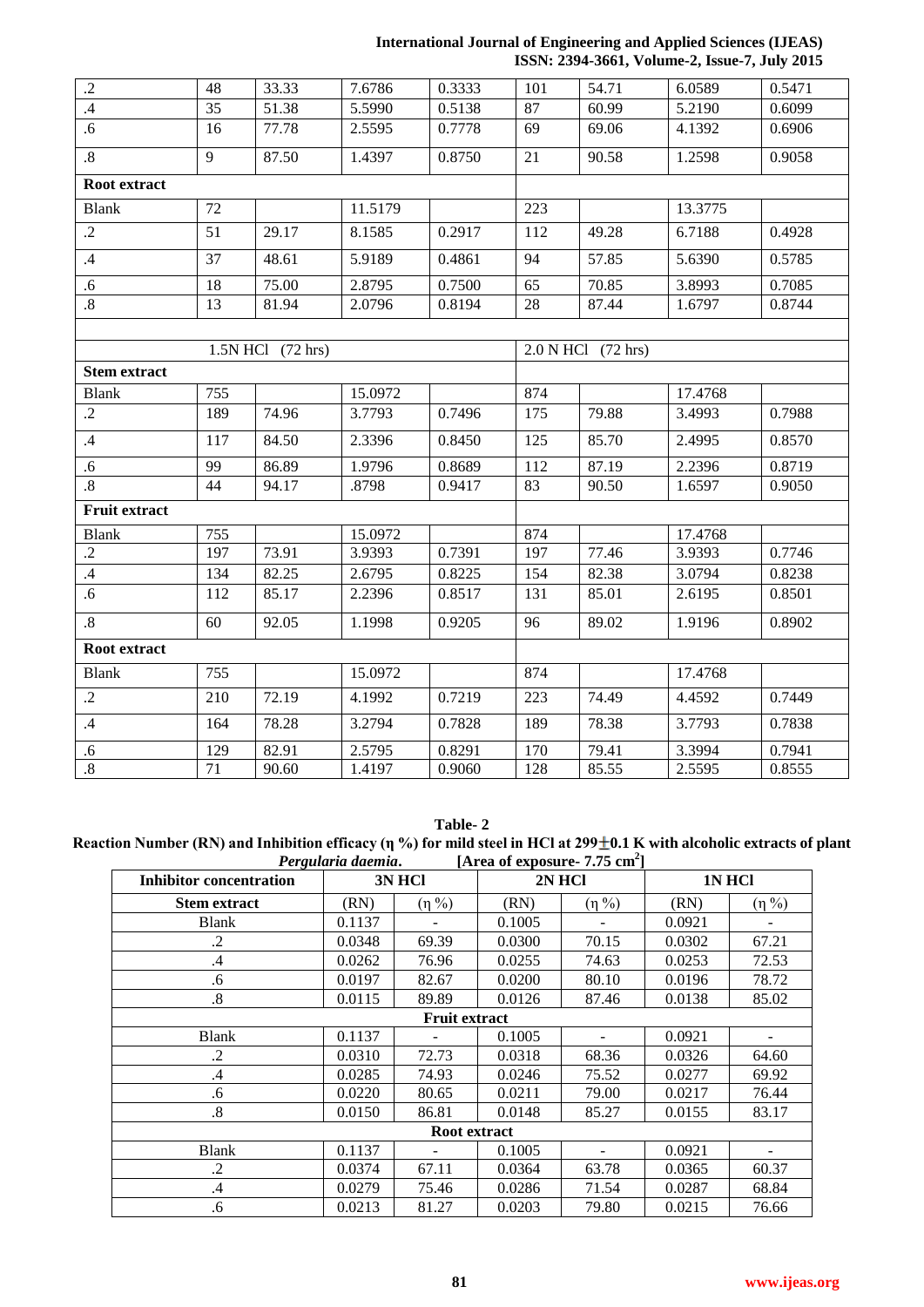**Inhibitive effect of alcoholic extract of** *Pergularia daemia* **on corrosion of mild steel in hydrochloric acid solution**

| 0.017<br>$O \subset$<br>--<br>01<<br>O <sub>1</sub><br>83.98<br>$\Delta\Omega$<br>$\sim$ $\sim$<br>0.0165<br>0.0161<br>01.11<br>0.4 |
|-------------------------------------------------------------------------------------------------------------------------------------|
|-------------------------------------------------------------------------------------------------------------------------------------|

| <i>ademia</i> for thing steel in 1.0 in fitch<br>$\vert$ 1 me $\sim$ 4 m $\vert$ |                   |                                  |                               |                     |                                    |                |  |  |  |
|----------------------------------------------------------------------------------|-------------------|----------------------------------|-------------------------------|---------------------|------------------------------------|----------------|--|--|--|
| Inhibitor                                                                        | Inhibition        | $X \bar{X}$                      | $Y\bar{Y}$                    | $(dx)^2$            | $(dy)^2$                           | dx x dy        |  |  |  |
| concentration                                                                    | efficacy          |                                  |                               |                     |                                    |                |  |  |  |
| <b>Stem</b>                                                                      |                   |                                  |                               |                     |                                    |                |  |  |  |
| 0.2                                                                              | 58.74             | $-0.3$                           | $-13.225$                     | 0.09                | 174.9006                           | 3.9675         |  |  |  |
| 0.4                                                                              | 64.54             | $-0.1$                           | $-7.425$                      | 0.01                | 55.1306                            | 0.7425         |  |  |  |
| 0.6                                                                              | 75.34             | 0.1                              | 3.375                         | 0.01                | 11.3906                            | 0.3375         |  |  |  |
| 0.8                                                                              | 89.24             | 0.3                              | 17.275                        | 0.09                | 298.4256                           | 5.1825         |  |  |  |
|                                                                                  |                   | $\sum_{\overline{X}=0} X$ -      |                               |                     |                                    | $\sum$ dx x dy |  |  |  |
| $\bar{X} = 0.5$                                                                  | $\bar{Y}$ =71.965 |                                  | $\Sigma$ Y- $\overline{Y}=0$  | $\Sigma dx^2 = 0.2$ | $\Sigma$ dy <sup>2</sup> =539.8475 | $=10.23$       |  |  |  |
| $r = 0.9845$                                                                     |                   |                                  |                               |                     |                                    |                |  |  |  |
| Fruit                                                                            |                   |                                  |                               |                     |                                    |                |  |  |  |
| 0.2                                                                              | 54.71             | $-0.3$                           | $-14.125$                     | 0.09                | 199.5156                           | 4.2375         |  |  |  |
| 0.4                                                                              | 60.99             | $-0.1$                           | $-7.845$                      | 0.01                | 61.5440                            | 0.7845         |  |  |  |
| 0.6                                                                              | 69.06             | 0.1                              | 0.225                         | 0.01                | 0.0506                             | 0.0225         |  |  |  |
| 0.8                                                                              | 90.58             | 0.3                              | 21.745                        | 0.09                | 472.8450                           | 6.5235         |  |  |  |
|                                                                                  |                   | $\sum_{\overline{X}=0} X$ -      |                               |                     |                                    | $\sum$ dx x dy |  |  |  |
| $\bar{X} = 0.5$                                                                  | $\bar{Y}$ =68.835 |                                  | $\Sigma$ Y- $\overline{Y}=0$  | $\sum dx^2 = 0.2$   | $\Sigma$ dy <sup>2</sup> =733.9553 | $=11.568$      |  |  |  |
| $r = 0.9548$                                                                     |                   |                                  |                               |                     |                                    |                |  |  |  |
| <b>Root</b>                                                                      |                   |                                  |                               |                     |                                    |                |  |  |  |
| 0.2                                                                              | 49.78             | $-0.3$                           | $-16.7$                       | 0.09                | 278.89                             | 5.01           |  |  |  |
| 0.4                                                                              | 57.85             | $-0.1$                           | $-8.63$                       | 0.01                | 74.4769                            | 0.863          |  |  |  |
| 0.6                                                                              | 70.85             | 0.1                              | 4.37                          | 0.01                | 19.0969                            | 0.437          |  |  |  |
| 0.8                                                                              | 87.44             | 0.3                              | 20.96                         | 0.09                | 439.3216                           | 6.288          |  |  |  |
|                                                                                  |                   |                                  |                               |                     |                                    |                |  |  |  |
|                                                                                  |                   | $\sum_{\overline{\mathbf{X}}=0}$ |                               |                     |                                    | $\sum$ dx x dy |  |  |  |
| $\overline{\mathbf{X}}$ = 0.5                                                    | $\bar{Y} = 66.48$ |                                  | $\Sigma Y - \overline{Y} = 0$ | $\sum dx^2 = 0.2$   | $\Sigma$ dy <sup>2</sup> =811.7854 | $=12.598$      |  |  |  |
| $r = 0.9887$                                                                     |                   |                                  |                               |                     |                                    |                |  |  |  |







Figure – 2 Langmuir adsorption isotherm for mild steel in 1.5 N HCl with alcoholic extracts of *Pergularia daemia* (72hrs)

**Table-3 Value of coefficient of correlation (r) between Inhibition efficiency (η %) and Inhibitor concentration of** *Pergularia**daemia* **for mild steel in 1.0 N HCl [Time, 24 hrs]** *daemia* **for mild steel in 1.0 N HCl [Time- 24 hrs]**